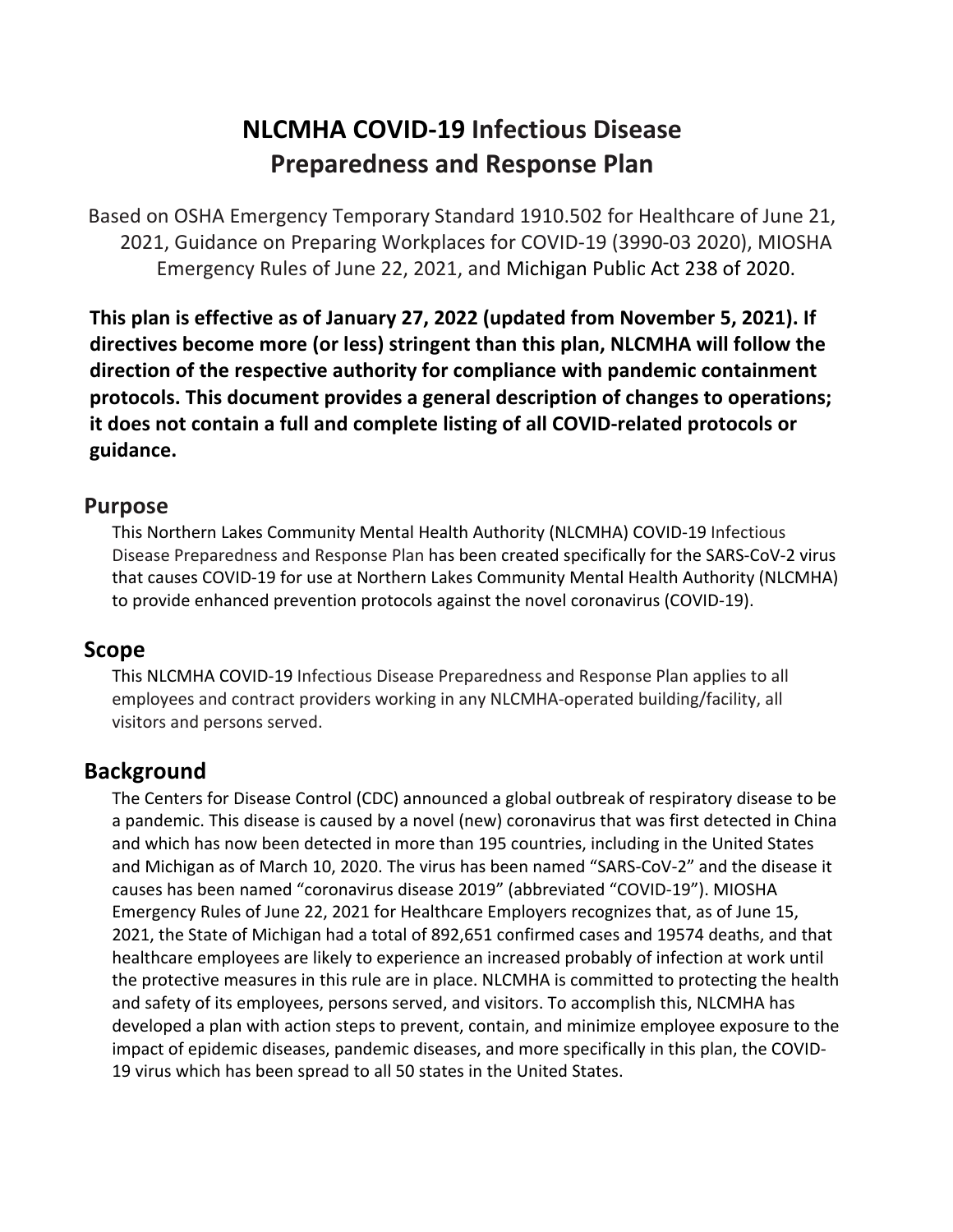### **Risk Considerations**

This plan is reflective of a careful analysis of pandemic risk levels which are detailed in the related document, "NLCMHA Pandemic Operations," and includes the following risk considerations: 

- **Consumer Risk** risk of receiving face-to-face services weighed against risk of not being seen in person.
- **Employee Risk** underlying conditions, ability for social distancing
- **Program Risk** population served, risk of transmission, and ability to control access/environment.
- **Funding Risk** such as Habilitation Supports Waiver (HSW) or Applied Behavior Analysis (ABA) requirements or limitation of telehealth codes.

### **Supervision**

All NLCMHA COVID-19 Task Force members are designated as COVID Supervisors, along with Shelly Schmidt, Teri Dougherty, and Home Supervisors as follows by location:

- **Grayling**: Dave Simpson, Aimee Johnson, Shelly Schmidt, or their designee.
- Houghton Lake: Teri Dougherty, Aimee Johnson, or their designee.
- **Cadillac**: Deb Lavender, Joanie Blamer, Kaitlyn Reinink, Aimee Johnson, or their designee.
- **Traverse City**: Dan Mauk, Tracy Andrews, Matt Leiter, Carrie Gray, Kari Barker, Joanie Blamer, Darryl Washington, Lauri Fischer, Aaron Fader, or their designee.
- $\circ$  **Board Operated Homes**: Home Supervisors, Assistant Home Supervisors, and other selected designees during on-call shifts to provide a COVID supervisor at each location at all times.

## **Basic Infection Prevention Measures**

- Employees and providers must:
	- $\circ$  Stay home if you are sick.
	- o Wash your hands, frequently and thoroughly.
	- o Practice respiratory etiquette, including covering coughs and sneezes.
	- $\circ$  Wear a face covering.
		- Face masks are required to be worn by all regardless of vaccination status in common areas such as reception, lobbies, hallways, and during interactions with consumers/public. See Mask Maps for identified common areas.
		- **EXECO** In situations that the face coverings might not be required, NLCMHA strongly encourages that they are worn when more than one person is gathered and social distancing cannot be maintained.
		- Employees who are unvaccinated must wear a face covering in all settings when they are indoors or in a vehicle in the presence of other individuals. Unvaccinated employees may not wear a mask when in their office alone, vehicle when alone, and while eating and drinking.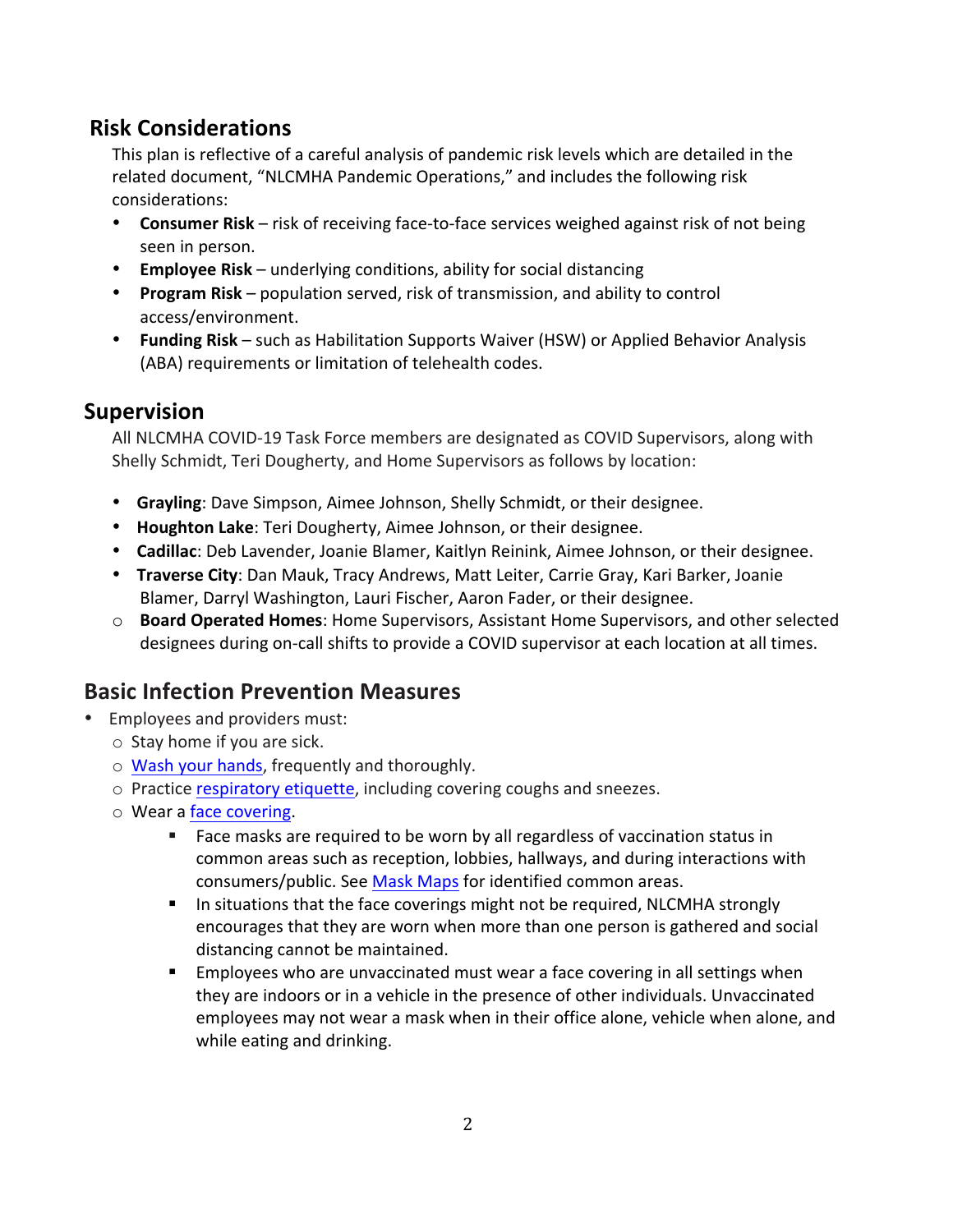- **E** If there is a need to maintain less than a 3-foot distance, a surgical mask should be worn, or a physical barrier considered, such as a face shield.
- $\circ$  Limit sharing phones, desks, offices or other work tools and equipment.
- $\circ$  Limit congregating or loitering in other people's work areas.
- $\circ$  Limit the number of persons in a room/space to the maximum number where social distancing can be maintained.
- o Clean the room including chairs, door handles, desk/table, and office equipment used (stethoscope, computer, pens, etc.) after each consumer face-to-face encounter is completed. o Disinfect their workspace at least daily.
- Tissues and trash receptacles are provided.
- Hand sanitizer is available at building entrances and/or in entrance lobbies.
- Implementation of NLCMHA's Vaccination, Testing, and Face Covering Policy
- Training to employees on Workplace Infection-Control Practices is provided and documented in Relias.
- Touchpoints are minimized through these strategies:
	- $\circ$  Touchless sign in and temperature screening are available, with touchless thermometers available in each location for those who do not have one.
	- $\circ$  All reception areas have the potential of glass between receptionist and consumer.
	- $\circ$  Telephone, Teams, and Jabber are used to communicate the arrival of the consumer for their appointment to provider.
- Face coverings are required for consumers and visitors to NLCMHA buildings, except as necessary for identification or to facilitate an examination or procedure. For those who do not have a facial covering, one will be provided by NLCMHA on the day of the encounter. Face coverings are available at reception.
- Sanitizing/disinfecting wipes and/or bottles of cleaning solutions are available at each location.
- Individual staff bottles of hand sanitizer will be refilled on a schedule of every other week in each office.
- Increased facility cleaning and disinfection schedule using EPA approved disinfectants to limit exposure to COVID-19; specifically:
	- $\circ$  Disinfect office space during the day Disinfect, with Solution 118, after every encounter with consumer care to include chairs, door handles, desk/table, and office equipment used (stethoscope, computer, pens, etc.).
	- $\circ$  Front office disinfect with Solution 118, at least once an hour and more frequently on days with higher scheduled appointments.
	- $\circ$  Lobby disinfect with Solution 118, at least twice a day.
	- o Increased hand sanitizing stations have been added at each entrance.
	- $\circ$  Offices deep cleaned after hours.
- Water fountains have been capped, with the bottle fill option still being available.
- Magazines, toys, and informational materials have been removed from lobbies.
- Chairs have been removed; seating has been changed to 6' apart.
- Elevator traffic in Grayling and Traverse City is limited to one person/family at a time.
- Training is limited to on-line only.
- The number of new staff orientations which may occur at one time have been limited.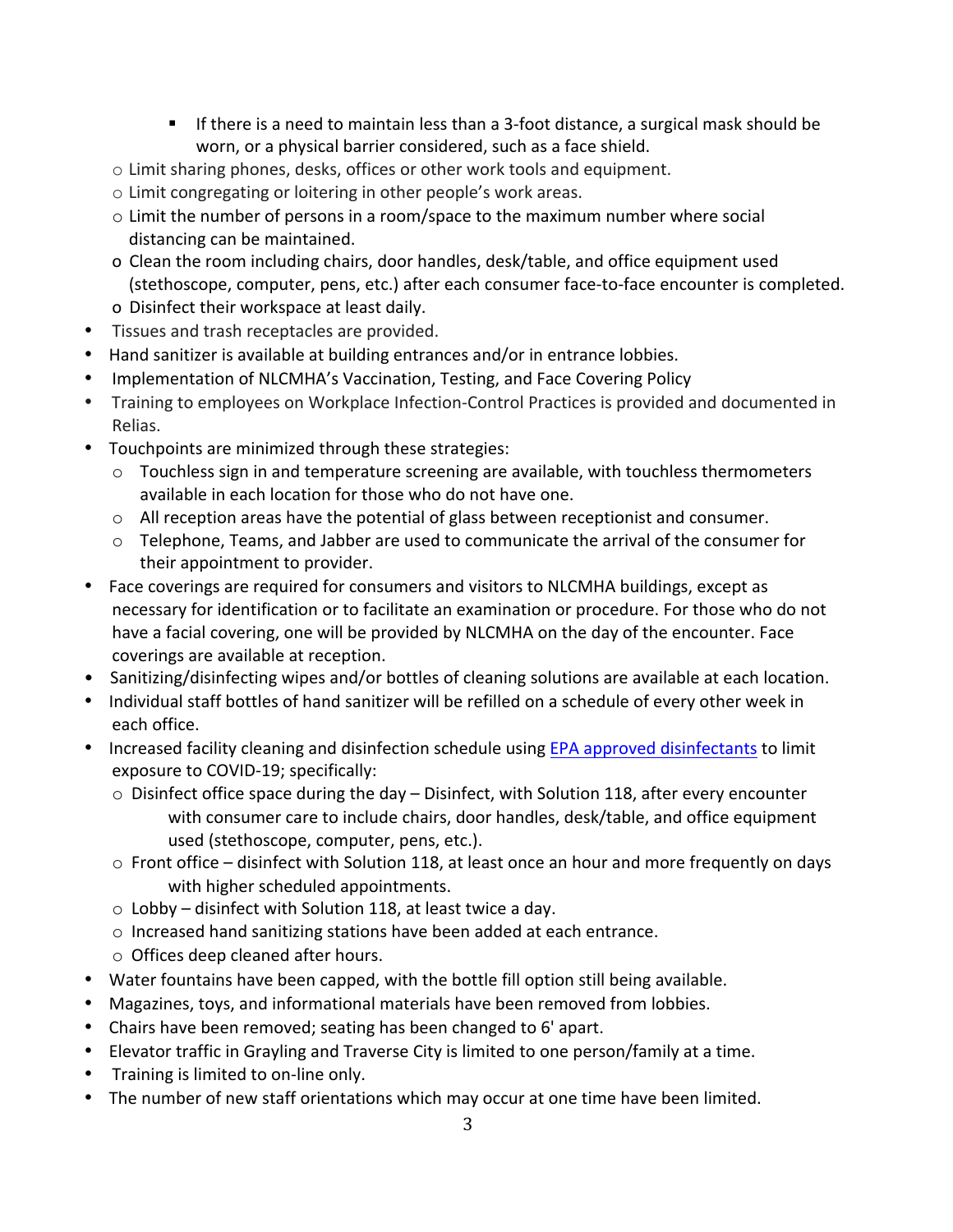- The number of fleet vehicles available has been limited to better coordinate cleaning and disinfecting.
- $\circ$  In case of a positive COVID-19 case in the building or if it is suspected that an employee or consumer has COVID-19, the area will be deep cleaned in accordance with CDC guidance, including frequently touched surfaces and objects such as doorknobs/push bars, elevator buttons, restroom doors, etc., using EPA-approved disinfectants according to label instructions.

## **Prompt Identification and Isolation of Sick People**

- Common screening protocols are conducted at all locations for all consumers including questions about COVID-19 symptoms. Appointments are to be pre-scheduled whenever possible to allow for screening. Consumers are informed to wear a face covering for their faceto-face encounter, and if they lack one, a facial covering will be provided to them by NLCMHA on the day of their encounter. (See specific script.)
- Consumers with elevated temperatures (equal to or greater than 100.4F) or respiratory symptoms (cough, wheezing, trouble breathing) will be immediately isolated to designated rooms in each site for waiting and care and the care will come to them. After each encounter is completed, the room will be cleaned with Cleaning Solution 118 including chairs, door handles, desk/table, and office equipment used (stethoscope, computer, pens, etc.).
- A face mask will be provided to consumers with COVID-19 signs and/or symptoms and the person will be asked to wear it, if tolerated.
- The number of staff who enter isolation areas will be limited.
- Staff working in close contact (within 6 feet) with a symptomatic person must use proper PPE and/or physical barriers.
- Employees and contract providers with NLCMHA key cards should self-monitor for signs and symptoms using the NLCMHA Electronic Monitoring Form.
- Contractors (without NLCMHA key cards) will be considered visitors and will be screened using the same common screening protocol as consumers; the person responsible for tracking them is Aimee Johnson or designee.
- Employees should immediately report to their supervisor when they are sick or experiencing COVID-19 symptoms as directed by the NLCMHA Electronic Monitoring Form.

### **When an employee is identified with a confirmed case of COVID-19:**

- $\circ$  Everyone, regardless of vaccination status:
	- Stay home for 5 days.
	- If you have no symptoms or your symptoms are resolving after 5 days, you can end isolation.
	- Continue to wear a mask around others for 5 additional days.
	- If you have a fever, continue to stay home until your fever resolves (no fever 24-hours without the use of fever-reducing medication(s)).
- $\circ$  If symptoms are still present after 5 days:
	- At least 10 days after symptoms first started, **AND**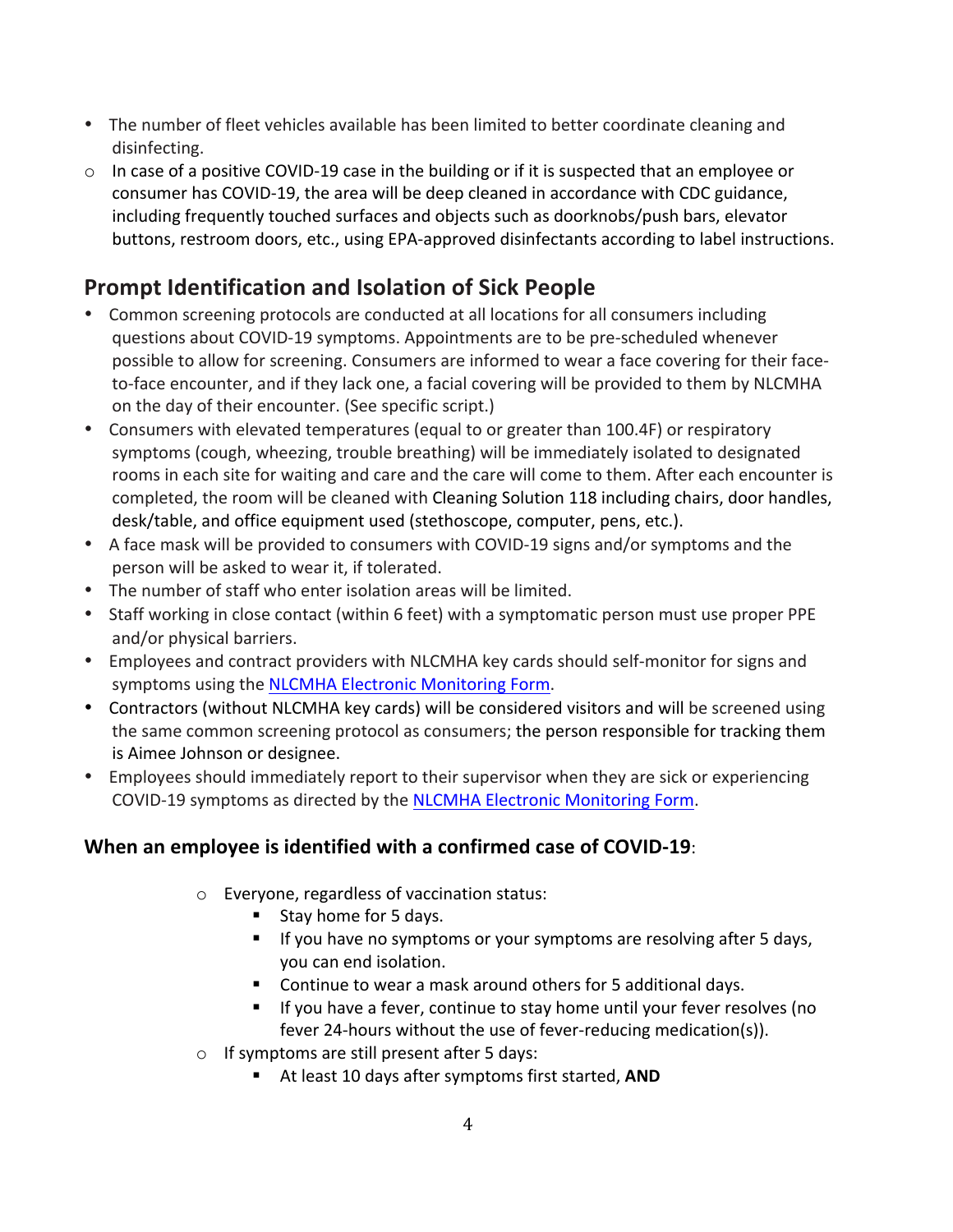- 24 hours after fever has resolved without the use of fever-reducing medicines, **AND**
- Symptoms have improved or resolved, consistent with the latest CDC guidelines.
- $\circ$  If no symptoms:
	- If continue to have no symptoms, employee can return to after 5 days have passed since you had a positive viral test for COVID-19.
	- **F** If the employee develops symptoms after testing positive, follow the guidance above for symptomatic employees.
- $\circ$  If an employee is severely immunocompromised or has a severe case of COVID-19, they may be instructed to self-isolate up to 20 days. Employees are encouraged to seek advice from their trusted primary care provider, treating medical provider, or the local health department.

Note: here is the latest CDC guidance for those with confirmed/suspected COVID-19.

- $\circ$  The employee may work remotely with supervisor approval if they can so long as their job and physical health allows, and service position requires.
- $\circ$  Equipment and other elements of the work environment of the employee will be thoroughly cleaned and disinfected, including frequently touched surfaces and objects such as doorknobs/push bars, elevator buttons, restroom doors, etc., using EPA-approved disinfectants according to label instructions, if the employee had been working while ill.
- $\circ$  Within 24 hours, NLCMHA will notify employees and visitors of the building of a confirmed case of COVID-19, identifying co-workers and individuals that the employee may have come into close contact with. A close contact as defined by the CDC is someone who was less than 6 feet away from an infected person (laboratory confirmed or a clinical diagnosis) for a cumulative total of 15 minutes or more over a 24-hour period (for example, three 5-minute exposures for a total of 15 minutes). An infected person can spread SARS-CoV-2 starting 2 days before they have symptoms (or, for asymptomatic people, 2 days before the positive specimen collection date), until they meet the criteria for ending isolation.
- $\circ$  The names of visitors (co-workers, contractors, and suppliers) visiting the buildings will be logged by Reception for notification and sharing with health department.
- NLCMHA will immediately notify the Health Department and will defer to the health department to provide the contract tracing information. HR will keep records of any required notifications.

### When an employee is identified as having been in close contact with someone who **has COVID-19** they should quarantine at home – CDC Quarantine Guidance

### **When an employee is exposed to someone with COVID-19 (Quarantine)**

- If you have been boosted, OR completed the primary series of Pfizer or Moderna vaccine within the last 6 months, OR completed the primary series of J&J vaccine within the last 2 months.
	- $\circ$  Wear a mask around other for 10 days from the last date of close contact.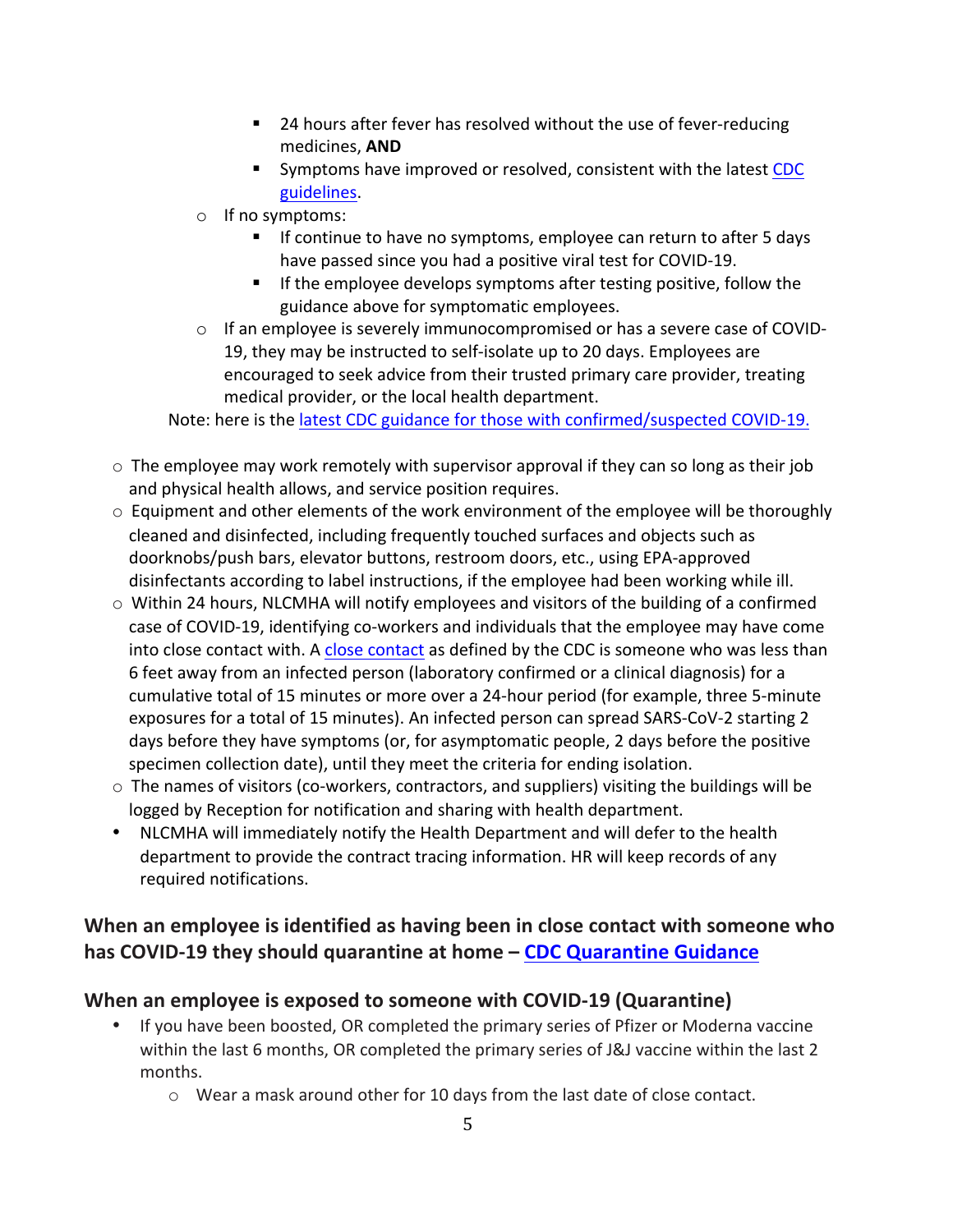- $\circ$  Test on day 5, if possible.
- If you completed the primary series of Pfizer or Moderna vaccine over 6 months ago and are not boosted, OR completed the primary series of J&J over 2 months ago and are not boosted, OR are unvaccinated.
	- $\circ$  Stay home for 5 days. After that continue to wear a mask around others for 5 additional days.
	- $\circ$  Test on day 5, if possible.
- The local health department makes the final decision about how long quarantine should last based on local conditions/needs and specifics about each case. Employees are expected to follow the recommendations of their local health department.
- Face coverings will be offered to ill employees and consumers until they are able to leave the premises.

## **Workplace Flexibilities and Protections**

- NLCMHA is maximizing telehealth to the greatest extent possible and maximizing remote work, with the majority of staff, both clinical and administrative, working remotely. NLCMHA is developing a hybrid-workforce policy to continue to maximize telehealth, remote work assignments, and face-to-face service needs. Staff are encouraged to review the policy and discuss options with their supervisor when it is finalized.
- Staff are encouraged and allowed to have flexibility in their schedule, with varying shifts available, to serve both staff needs for childcare, etc., and to serve highly vulnerable patients, including the elderly and those with chronic conditions.
- NLCMHA will work with employee health benefit companies to provide information about medical care to employees in the event of a COVID-19 outbreak.
- Employees must:
	- $\circ$  Stay home if they are sick, and report symptoms/illness to their supervisor.
	- $\circ$  Complete the NLCMHA COVID-19 Health Screening.
	- $\circ$  Comply with quarantine and isolation as recommended by their medical professional and/or local health department.
	- $\circ$  Follow safety protocols at work and when interacting with consumers/community partners in the community.
- Employees who are sick with acute respiratory illness do not need a healthcare provider's note to validate their illness or to return to work (as healthcare facilities may be extremely busy and not able to provide documentation in a timely way).
- Employees may stay home to care for a sick family member (for example, Family Medical Leave Act [FMLA]).
- Employees will be provided with adequate, usable, and appropriate training and informational material about pay, leave, safety, health, including proper hygiene practices and use of PPE.
- NLCMHA will ensure sick leave policies are flexible and consistent with public health guidance and that employees are aware of these policies.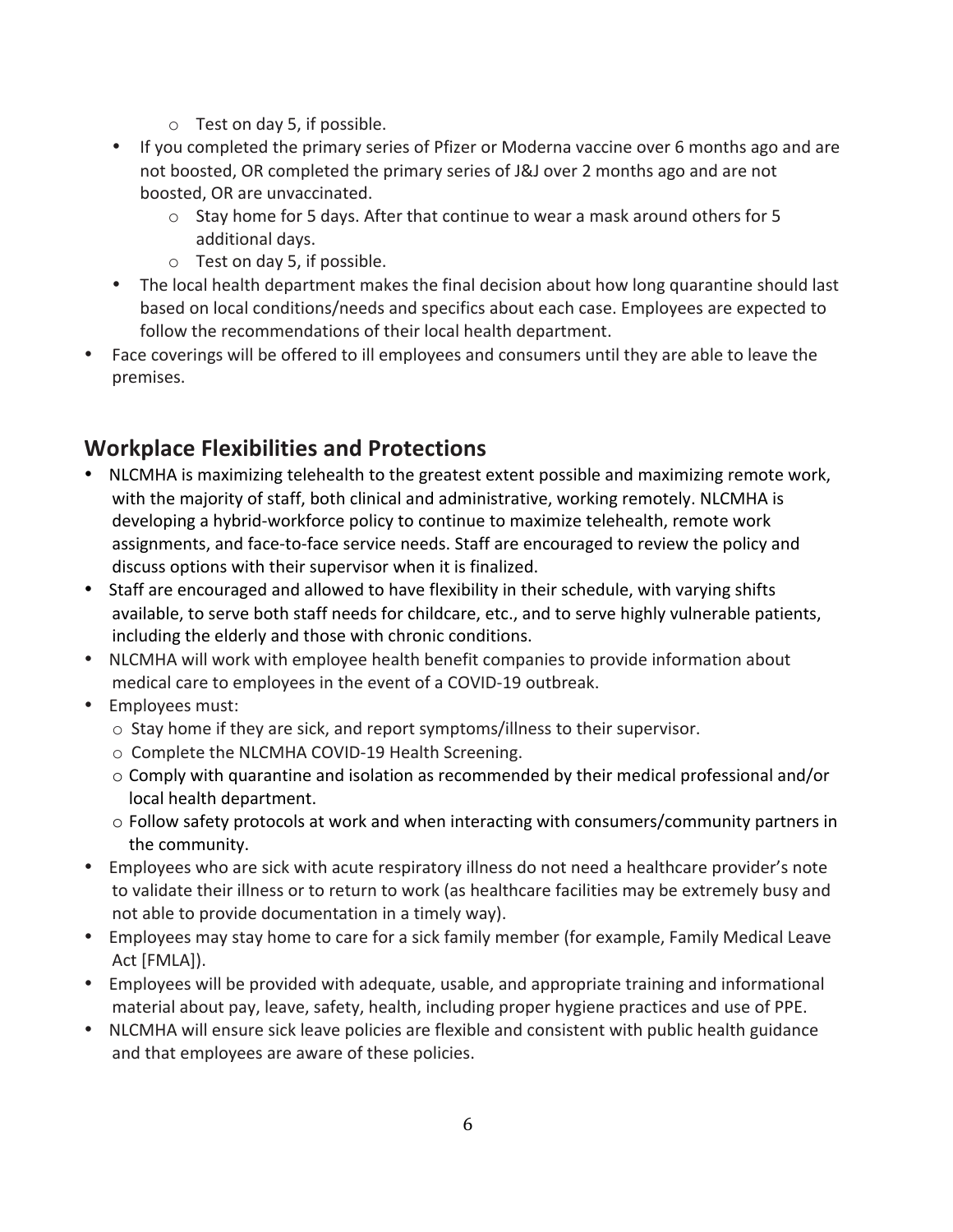- NLCMHA policy will be followed to prohibit discharging, disciplining, or otherwise retaliating against employees who stay home or who leave work when they are at particular risk of infecting others.
- Contract providers are encouraged to develop non-punitive leave policies for sick employees to stay home.

## **Workplace Controls**

#### **Engineering Controls**

- Air filters have been replaced according to manufacturer instruction and the replacement schedule has been accelerated.
- Extra sanitizing stations have been installed at all entrances.
- Face shields and sneeze guards have been procured for staff and persons served, including sneeze guards for psychologists for psychological and ABA testing.
- Drive-through options for customer service such as in-car injections are provided.
- Seating has been modified with chairs removed to provide 6-foot separation.

#### **Administrative Controls**

- Staff are advised they must stay home if they are sick.
- Signs are placed on entry doors instructing visitors to the building to stop if they have symptoms and call before entering.
- Signs are placed at entrances instructing people to wear a face covering when inside.
- Signs are placed at elevators in Grayling and Traverse City limiting traffic to one person/family at a time.
- Consumers are contacted 24 hours before appointments with a script to pre-screen for symptoms. They are given instructions to try not to arrive more than 30 minutes early and may include a request to wait in cars until appointment time if needed for capacity in the building/lobby. Consumers are encouraged to call and notify us when they are in the parking lot as part of the 24-hour appointment confirmation and instructions.
- Telephone, TEAMS and Jabber will be utilized to communicate with providers when consumers arrive for appointments.
- Consumers who are sick will be encouraged to not come to the office for service if possible; if it is necessary for the person to come to the office, every effort will be made to provide for the safety of the person served and the staff person including physical barriers, iPads, distancing, appropriate PPE, etc.
- Clinical staff will adjust their schedules to allow adequate time between appointments for cleaning and maximize use of telehealth codes to limit number of consumers in offices.
- NLCMHA Electronic Monitoring Form will be used to monitor staff symptoms.
- Waiting rooms floors by reception and in front of the elevators are marked to enable 6' social distancing.
- Face-to-face contact will be minimized by providing phone-based communication, telework, drive-through options.